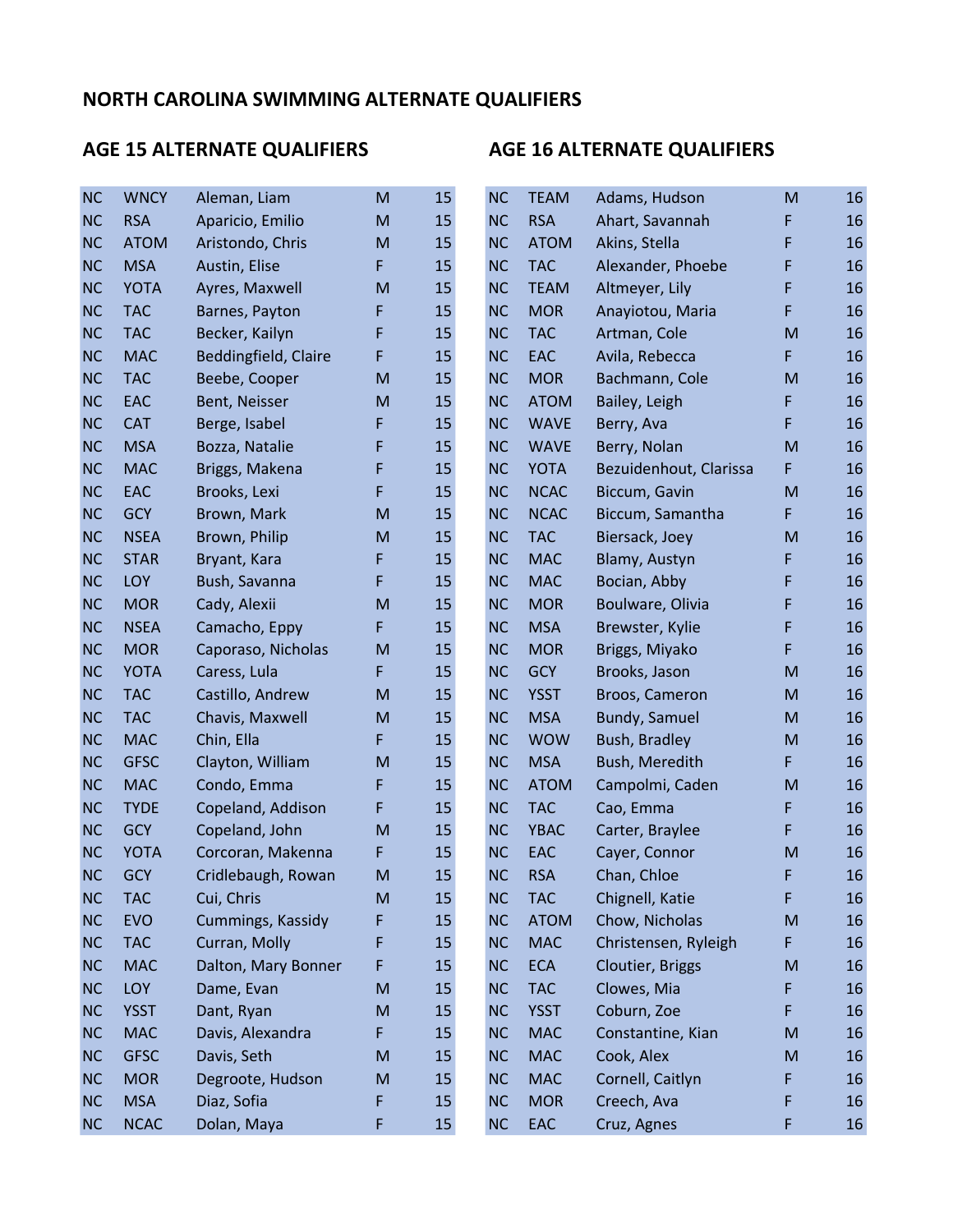| <b>NC</b> | <b>MSA</b>  | Dontino, Kristina  | F  | 15 | <b>NC</b> | <b>MAC</b>  | Dabhade, Armaan         | M                                                                                                          | 16 |
|-----------|-------------|--------------------|----|----|-----------|-------------|-------------------------|------------------------------------------------------------------------------------------------------------|----|
| <b>NC</b> | <b>MAC</b>  | Duncan, Scarlett   | F  | 15 | <b>NC</b> | <b>TAC</b>  | Dane, Aiden             | ${\sf M}$                                                                                                  | 16 |
| <b>NC</b> | <b>WOW</b>  | Durham, Lane       | M  | 15 | <b>NC</b> | <b>MAC</b>  | Daniels, Grace          | F                                                                                                          | 16 |
| <b>NC</b> | <b>MAC</b>  | Eckert, Charlotte  | F  | 15 | <b>NC</b> | <b>TEAM</b> | Darling, Cate           | F                                                                                                          | 16 |
| <b>NC</b> | <b>TAC</b>  | Eggers, Kaylee     | F  | 15 | <b>NC</b> | <b>YOTA</b> | Delcambre, Avery        | ${\sf M}$                                                                                                  | 16 |
| <b>NC</b> | <b>NCAC</b> | Emrich, Lauren     | F  | 15 | <b>NC</b> | <b>ATOM</b> | Deng, Jake              | ${\sf M}$                                                                                                  | 16 |
| <b>NC</b> | <b>TEAM</b> | Engel, Connor      | M  | 15 | <b>NC</b> | <b>GFSC</b> | Derwin, Bridget         | F                                                                                                          | 16 |
| <b>NC</b> | <b>HAC</b>  | Erickson, Chris    | M  | 15 | <b>NC</b> | EAC         | Desmond, Logan          | M                                                                                                          | 16 |
| <b>NC</b> | <b>CAT</b>  | Falise, Grace      | F. | 15 | <b>NC</b> | <b>ECA</b>  | Despres, Brooke         | F                                                                                                          | 16 |
| <b>NC</b> | <b>TAC</b>  | Farrell, Brian     | M  | 15 | <b>NC</b> | <b>MAC</b>  | Dichak, Sarah           | F                                                                                                          | 16 |
| <b>NC</b> | <b>MSA</b>  | Ferguson, Ellie    | F  | 15 | <b>NC</b> | <b>TAC</b>  | Djuric, Sara            | F                                                                                                          | 16 |
| <b>NC</b> | <b>MSA</b>  | Fink, Sydney       | F  | 15 | <b>NC</b> | <b>NSS</b>  | Doherty, Rowan          | F                                                                                                          | 16 |
| <b>NC</b> | <b>NEAL</b> | Flanagan, Emma     | F  | 15 | <b>NC</b> | <b>MOR</b>  | Doherty, Torin          | ${\sf M}$                                                                                                  | 16 |
| <b>NC</b> | <b>TEAM</b> | Fletcher, Alden    | M  | 15 | <b>NC</b> | <b>NCAC</b> | Dunson, Peter           | ${\sf M}$                                                                                                  | 16 |
| <b>NC</b> | <b>MAC</b>  | Floyd, Charley     | F  | 15 | <b>NC</b> | <b>YOTA</b> | Earnshaw, Julia         | F                                                                                                          | 16 |
| <b>NC</b> | <b>YOTA</b> | Fowler, Lizzie     | F  | 15 | <b>NC</b> | EAC         | Echols, Caroline        | F                                                                                                          | 16 |
| <b>NC</b> | <b>MSA</b>  | Freeman, Evelyn    | F  | 15 | <b>NC</b> | <b>SFSC</b> | Edmonds, Mary Ann       | F                                                                                                          | 16 |
| <b>NC</b> | <b>TYDE</b> | Frondoza, Audrey   | F  | 15 | <b>NC</b> | <b>MHAC</b> | Edwards, Sarah          | F                                                                                                          | 16 |
| <b>NC</b> | <b>CAT</b>  | Gerend, Asa        | M  | 15 | <b>NC</b> | <b>YOTA</b> | Eischeid, Benjamin      | ${\sf M}$                                                                                                  | 16 |
| <b>NC</b> | <b>MAC</b>  | Gessner, Jack      | M  | 15 | <b>NC</b> | <b>TAC</b>  | Erickson, Matthew       | M                                                                                                          | 16 |
| <b>NC</b> | <b>TAC</b>  | Gilbert, Thomas    | M  | 15 | <b>NC</b> | <b>TEAM</b> | Esarove, Ben            | ${\sf M}$                                                                                                  | 16 |
| <b>NC</b> | <b>MAC</b>  | Glassner, George   | M  | 15 | <b>NC</b> | <b>TYDE</b> | Evans, Chris            | ${\sf M}$                                                                                                  | 16 |
| <b>NC</b> | <b>SMAC</b> | Gonzales, Luke     | M  | 15 | <b>NC</b> | <b>GCY</b>  | Evans, Tori             | F                                                                                                          | 16 |
| <b>NC</b> | <b>CAT</b>  | Gray, William      | M  | 15 | <b>NC</b> | <b>NEAL</b> | Everhart, Ellie         | F                                                                                                          | 16 |
| <b>NC</b> | <b>TAC</b>  | Grotjohn, Laine    | F  | 15 | <b>NC</b> | <b>TYDE</b> | Farrell, Michael        | ${\sf M}$                                                                                                  | 16 |
| <b>NC</b> | <b>RSA</b>  | Hadsell, Ethan     | M  | 15 | <b>NC</b> | <b>MAC</b>  | Flickinger, Tyler       | M                                                                                                          | 16 |
| <b>NC</b> | <b>TYDE</b> | Harris, Earnhardt  | M  | 15 | <b>NC</b> | <b>WAVE</b> | Fortner, Abi            | F                                                                                                          | 16 |
| <b>NC</b> | <b>MAC</b>  | Harrison, Kate     | F. | 15 | <b>NC</b> | <b>MAC</b>  | Frye, Robby             | ${\sf M}$                                                                                                  | 16 |
| <b>NC</b> | <b>TAC</b>  | Harter, Noah       | M  | 15 | <b>NC</b> | <b>MAC</b>  | Gehrig, Julia           | F                                                                                                          | 16 |
| <b>NC</b> | LOY         | Hartsell, Austin   | M  | 15 | <b>NC</b> | <b>NCAC</b> | Georgallis, Sofia       | F                                                                                                          | 16 |
| <b>NC</b> | <b>ATOM</b> | Haviland, Eleanor  | F  | 15 | <b>NC</b> | <b>YSST</b> | Godfrey, Elijah         | M                                                                                                          | 16 |
| <b>NC</b> | <b>MAC</b>  | Heisig, Charlie    | M  | 15 | <b>NC</b> | <b>MSA</b>  | Gonsalves, Ashleigh     | F                                                                                                          | 16 |
| <b>NC</b> | <b>MAC</b>  | Henage, Charles    | M  | 15 | <b>NC</b> | <b>UN</b>   | Gray, Brooks            | $\mathsf{M}% _{T}=\mathsf{M}_{T}\!\left( a,b\right) ,\ \mathsf{M}_{T}=\mathsf{M}_{T}\!\left( a,b\right) ,$ | 16 |
| <b>NC</b> | <b>SMAC</b> | Hendershot, Maddie | F  | 15 | <b>NC</b> | <b>TAC</b>  | Greene, Andrew          | ${\sf M}$                                                                                                  | 16 |
| <b>NC</b> | <b>TEAM</b> | Herrforth, Rebecca | F  | 15 | <b>NC</b> | <b>TYDE</b> | Greene, Jonah           | ${\sf M}$                                                                                                  | 16 |
| <b>NC</b> | <b>MAC</b>  | Hetzel, Cc         | F  | 15 | <b>NC</b> | <b>YOTA</b> | Gwaltney, Caroline      | F                                                                                                          | 16 |
| <b>NC</b> | <b>TRY</b>  | Hinckley, Brent    | M  | 15 | <b>NC</b> | <b>TAC</b>  | Harbert, Jillian        | F                                                                                                          | 16 |
| <b>NC</b> | <b>YOTA</b> | Hinckley, Casey    | M  | 15 | <b>NC</b> | <b>NCAC</b> | He, Ken                 | ${\sf M}$                                                                                                  | 16 |
| <b>NC</b> | <b>MSA</b>  | Holden, Lanie      | F  | 15 | <b>NC</b> | <b>NCAC</b> | Heeden, Sydney          | F                                                                                                          | 16 |
| <b>NC</b> | SGSA        | Holian, Tanner     | M  | 15 | <b>NC</b> | <b>YSST</b> | Hernandez-Pena, Valeria | F                                                                                                          | 16 |
| <b>NC</b> | <b>MSA</b>  | Hollmeyer, Abbie   | F  | 15 | <b>NC</b> | <b>NEAL</b> | Hicks, Sarah            | F                                                                                                          | 16 |
| <b>NC</b> | <b>RSA</b>  | Holloway, Blythe   | F  | 15 | <b>NC</b> | LOY         | Holder, Deaven          | ${\sf M}$                                                                                                  | 16 |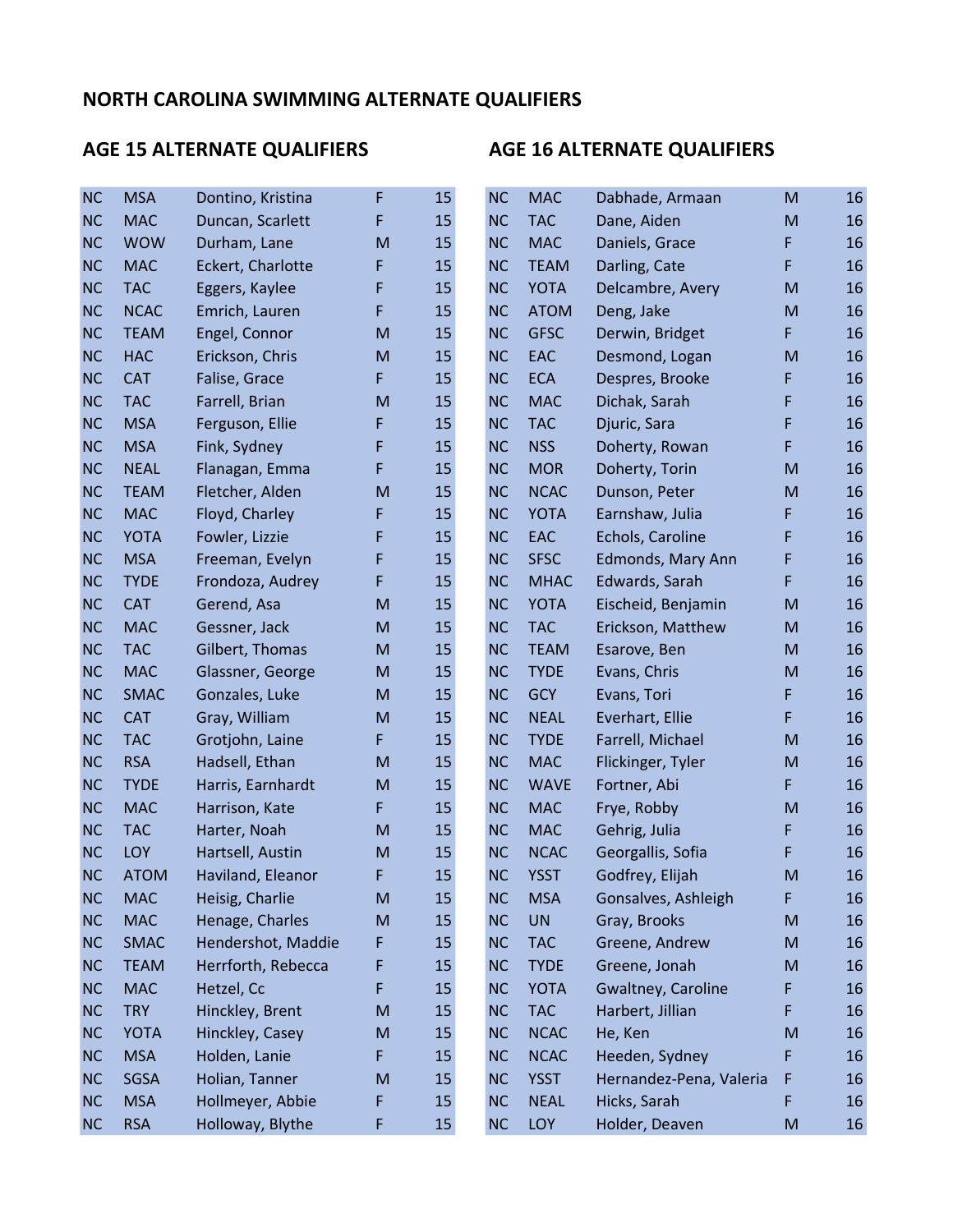| <b>NC</b> | <b>WAVE</b> | Holt, Hailey          | F | 15 | <b>NC</b> | <b>NCAC</b> | Holmes, Mary       | F | 16 |
|-----------|-------------|-----------------------|---|----|-----------|-------------|--------------------|---|----|
| <b>NC</b> | <b>TAC</b>  | Hook, William         | M | 15 | <b>NC</b> | <b>TEAM</b> | Howard, Jule       | F | 16 |
| <b>NC</b> | <b>MSA</b>  | Hull, Aubrey          | F | 15 | <b>NC</b> | <b>TYDE</b> | Hudson, Katherine  | F | 16 |
| <b>NC</b> | <b>GCY</b>  | Hunt, Gracie          | F | 15 | <b>NC</b> | <b>MOR</b>  | Hughes, Natalie    | F | 16 |
| <b>NC</b> | <b>HAC</b>  | Husketh, Sabrina      | F | 15 | <b>NC</b> | <b>WAVE</b> | Hurlbert, Cole     | M | 16 |
| <b>NC</b> | <b>RSA</b>  | Ison, Luka            | M | 15 | <b>NC</b> | <b>EVO</b>  | Hutcheson, Avery   | F | 16 |
| <b>NC</b> | <b>YOTA</b> | Ivery, Christopher    | M | 15 | <b>NC</b> | <b>MAC</b>  | Hylinski, Hope     | F | 16 |
| <b>NC</b> | <b>TAC</b>  | Jackson, Alyssa       | F | 15 | <b>NC</b> | <b>ECA</b>  | Ivey, Kristen      | F | 16 |
| <b>NC</b> | <b>TAC</b>  | Jackson, Claire       | F | 15 | <b>NC</b> | <b>WNCY</b> | Jarrett, Samuel    | M | 16 |
| <b>NC</b> | <b>MSA</b>  | James, Alex           | M | 15 | <b>NC</b> | <b>YOTA</b> | Jennings, Spencer  | F | 16 |
| <b>NC</b> | <b>RSA</b>  | Johnson, Addison      | F | 15 | <b>NC</b> | <b>MAC</b>  | Johnson, Kendra    | F | 16 |
| <b>NC</b> | <b>ECA</b>  | Johnson, Cameron      | M | 15 | <b>NC</b> | <b>TAC</b>  | Johnson, Kyle      | M | 16 |
| <b>NC</b> | <b>WOW</b>  | Joy, Madi             | F | 15 | <b>NC</b> | <b>MAC</b>  | Jones, Jessica     | F | 16 |
| <b>NC</b> | <b>TAC</b>  | Karlson, Erika        | F | 15 | <b>NC</b> | <b>RACY</b> | Kafitz, Chris      | M | 16 |
| <b>NC</b> | <b>SAIL</b> | Keasler, Laurel       | F | 15 | <b>NC</b> | <b>MOR</b>  | Keleher, Michael   | M | 16 |
| <b>NC</b> | <b>RSA</b>  | Kehn, Lucas           | M | 15 | <b>NC</b> | <b>RSA</b>  | Kenney, Carolynn   | F | 16 |
| <b>NC</b> | <b>YSST</b> | Kelty, Sean           | M | 15 | <b>NC</b> | <b>TAC</b>  | Keranen, Sam       | M | 16 |
| <b>NC</b> | <b>MSA</b>  | Kerestes, Katarina    | F | 15 | <b>NC</b> | <b>WNCY</b> | Kilpatrick, Ava    | F | 16 |
| <b>NC</b> | EAC         | Kim, Catherine        | F | 15 | <b>NC</b> | <b>MAC</b>  | Kisshauer, Greg    | M | 16 |
| <b>NC</b> | <b>MAC</b>  | Klein, Freddy         | M | 15 | <b>NC</b> | <b>NCAC</b> | Klein, Daniel      | M | 16 |
| <b>NC</b> | <b>MOR</b>  | Kline, Sophie         | F | 15 | <b>NC</b> | <b>SGSA</b> | Koh, Jenna         | F | 16 |
| <b>NC</b> | <b>WNCY</b> | Koon, Louisa          | F | 15 | <b>NC</b> | <b>MSA</b>  | Lang, Katherine    | F | 16 |
| <b>NC</b> | <b>WOW</b>  | Lac, Tabitha          | F | 15 | <b>NC</b> | <b>TAC</b>  | Le, Laila          | F | 16 |
| <b>NC</b> | <b>WOW</b>  | Langtry, Ryan         | M | 15 | <b>NC</b> | <b>RSA</b>  | Levesque, Heather  | F | 16 |
| <b>NC</b> | <b>MOR</b>  | Lanier, Lily          | F | 15 | <b>NC</b> | <b>TAC</b>  | Li, Daniel         | M | 16 |
| <b>NC</b> | <b>MSA</b>  | Lazaroski, Jack       | M | 15 | <b>NC</b> | <b>NCAC</b> | Liang, Jonathan    | M | 16 |
| <b>NC</b> | <b>EVO</b>  | Leckinger, Ben        | M | 15 | <b>NC</b> | <b>SMAC</b> | Lunsik, Dylan      | M | 16 |
| <b>NC</b> | <b>MAC</b>  | Leckner, Logan        | F | 15 | <b>NC</b> | <b>CAT</b>  | Marley, Jordan     | F | 16 |
| <b>NC</b> | <b>MAC</b>  | Legrand, Frannie      | F | 15 | <b>NC</b> | <b>MOR</b>  | Mast, Alexis       | F | 16 |
| <b>NC</b> | <b>RSA</b>  | Lickfold, Megan       | F | 15 | <b>NC</b> | <b>EAC</b>  | Maxey, Stone       | M | 16 |
| <b>NC</b> | <b>EVO</b>  | Ligi, Tyler           | M | 15 | <b>NC</b> | <b>MSA</b>  | Mazarguil, Bastian | M | 16 |
| <b>NC</b> | <b>MAC</b>  | Linch, Natalie        | F | 15 | <b>NC</b> | <b>CCA</b>  | McCray, Matthew    | M | 16 |
| <b>NC</b> | <b>MAC</b>  | Lindauer, Sophia      | F | 15 | <b>NC</b> | <b>MAC</b>  | McGovern, Julia    | F | 16 |
| NC        | <b>MAC</b>  | Lindsay, Hil          | M | 15 | <b>NC</b> | <b>RSA</b>  | McRae, Katie       | F | 16 |
| <b>NC</b> | <b>NCAC</b> | Lloyd, Scott          | M | 15 | <b>NC</b> | <b>YOTA</b> | Medins, Delaney    | F | 16 |
| <b>NC</b> | <b>MAC</b>  | Losh, Christian       | M | 15 | <b>NC</b> | <b>NSS</b>  | Mercer, Julian     | M | 16 |
| <b>NC</b> | <b>MAC</b>  | Madrzykowski, Natalie | F | 15 | <b>NC</b> | <b>YOTA</b> | Mizell, Kyle       | M | 16 |
| <b>NC</b> | <b>RSA</b>  | Malley, Delaney       | F | 15 | <b>NC</b> | <b>LOY</b>  | Morrow, Julianna   | F | 16 |
| <b>NC</b> | <b>GCY</b>  | Mann, Spencer         | M | 15 | <b>NC</b> | <b>NSEA</b> | Murtagh, Leah      | F | 16 |
| <b>NC</b> | <b>MOR</b>  | Markoski, James       | M | 15 | <b>NC</b> | <b>TYDE</b> | Neal, Madison      | F | 16 |
| NC        | <b>TAC</b>  | Martin, Sydney        | F | 15 | <b>NC</b> | <b>TAC</b>  | Neil, Sarah Gray   | F | 16 |
| <b>NC</b> | <b>MAC</b>  | Martinson, Kara       | F | 15 | <b>NC</b> | GG          | Neumann, Asher     | M | 16 |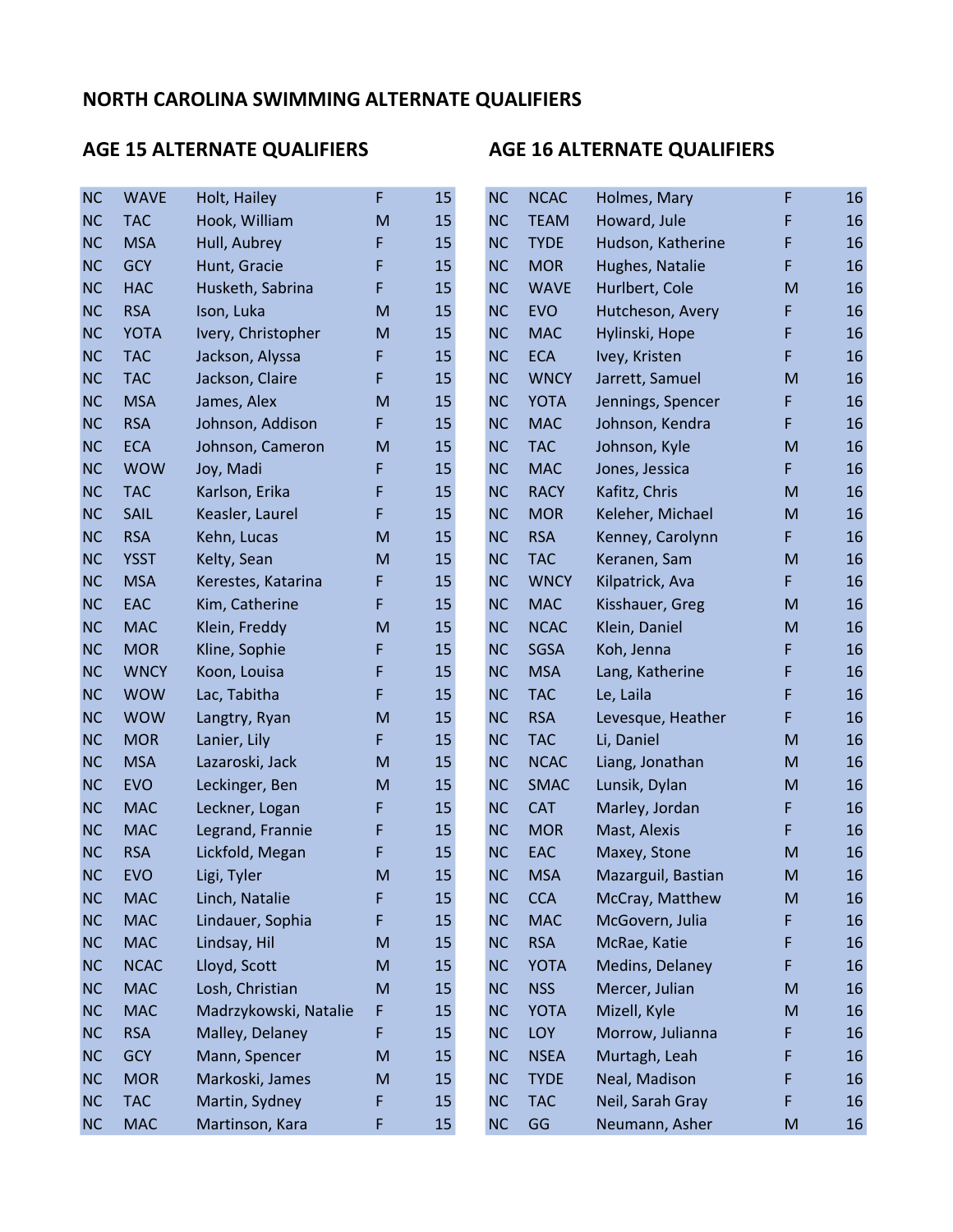| <b>NC</b> | <b>MAC</b>  | McCarter, Gavin      | M | 15 | <b>NC</b> | <b>MOR</b>  | Nichols, Evan            | M         | 16 |
|-----------|-------------|----------------------|---|----|-----------|-------------|--------------------------|-----------|----|
| <b>NC</b> | <b>ECA</b>  | McCarthy, Luke       | M | 15 | <b>NC</b> | <b>WAVE</b> | Nixon, Carson            | ${\sf M}$ | 16 |
| <b>NC</b> | <b>NCAC</b> | McGee, Connor        | M | 15 | <b>NC</b> | <b>GFSC</b> | Nugent, Nina             | F         | 16 |
| <b>NC</b> | <b>TAC</b>  | Mei, Garlan          | M | 15 | <b>NC</b> | <b>NCAC</b> | Olson, Sammy             | ${\sf M}$ | 16 |
| <b>NC</b> | <b>WAVE</b> | Milburn-Pyle, James  | M | 15 | <b>NC</b> | <b>MSA</b>  | O'Mara, Gracyn           | F         | 16 |
| <b>NC</b> | <b>MOR</b>  | Miller, Sam          | F | 15 | <b>NC</b> | <b>TAC</b>  | Pain, Katie              | F         | 16 |
| <b>NC</b> | <b>YOTA</b> | Mitchell, Elodie     | F | 15 | <b>NC</b> | <b>YSST</b> | Parmenter, Katie         | F         | 16 |
| <b>NC</b> | <b>MAC</b>  | Monteith, Macarthy   | F | 15 | <b>NC</b> | <b>TAC</b>  | Patricio Taylor, Marissa | F         | 16 |
| <b>NC</b> | <b>YOTA</b> | Mori, Axel           | M | 15 | <b>NC</b> | <b>YOTA</b> | Pearce, Daniel           | ${\sf M}$ | 16 |
| <b>NC</b> | <b>TAC</b>  | Morris, Dylan        | M | 15 | <b>NC</b> | <b>RSA</b>  | Pegram, Ellie            | F         | 16 |
| <b>NC</b> | <b>YOTA</b> | Morris, Mackenna     | F | 15 | <b>NC</b> | <b>HAC</b>  | Phillips, Evan           | ${\sf M}$ | 16 |
| <b>NC</b> | <b>MAC</b>  | Mumford, Colin       | M | 15 | <b>NC</b> | <b>GFSC</b> | Prather, Caroline        | F         | 16 |
| <b>NC</b> | <b>TAC</b>  | Nance, Lauren        | F | 15 | <b>NC</b> | <b>TAC</b>  | Price, Emily             | F         | 16 |
| <b>NC</b> | <b>NCAC</b> | Nelson, Ben          | M | 15 | <b>NC</b> | <b>MOR</b>  | Quaresma, David          | M         | 16 |
| <b>NC</b> | <b>NCAC</b> | Nicholson, Cooper    | M | 15 | <b>NC</b> | <b>NCAC</b> | Reece, Olivia            | F         | 16 |
| <b>NC</b> | <b>ATOM</b> | Oettinger, Claire    | F | 15 | <b>NC</b> | SAIL        | Rinker, Price            | F         | 16 |
| <b>NC</b> | <b>YOTA</b> | O'Keefe, Paige       | F | 15 | <b>NC</b> | <b>GCY</b>  | Rock, Noah               | ${\sf M}$ | 16 |
| <b>NC</b> | <b>GCY</b>  | Osborne, Hadley      | F | 15 | <b>NC</b> | <b>MSA</b>  | Rosenbloom, Josh         | ${\sf M}$ | 16 |
| <b>NC</b> | <b>MAC</b>  | O'Shea, Charlie      | M | 15 | <b>NC</b> | <b>WNCY</b> | Ryan, Caden              | ${\sf M}$ | 16 |
| <b>NC</b> | EAC         | Papaioannou, Christo | M | 15 | <b>NC</b> | <b>CAT</b>  | Sander, Audrey           | F         | 16 |
| <b>NC</b> | <b>TAC</b>  | Pathare, Vedu        | M | 15 | <b>NC</b> | <b>MSA</b>  | Sandock, Leah            | F         | 16 |
| <b>NC</b> | <b>MSA</b>  | Patrick, Mckenna     | F | 15 | <b>NC</b> | <b>YBAC</b> | Sawyer, Owen             | ${\sf M}$ | 16 |
| <b>NC</b> | <b>NCAC</b> | Peck, Connor         | M | 15 | <b>NC</b> | <b>MOR</b>  | Sciaudone, Rose          | F         | 16 |
| <b>NC</b> | <b>ECA</b>  | Perdomo, Capri       | F | 15 | <b>NC</b> | LOY         | Scordino, Arianna        | F         | 16 |
| <b>NC</b> | <b>MSA</b>  | Peterson, Caleb      | M | 15 | <b>NC</b> | <b>GCY</b>  | Seeber, Andrew           | ${\sf M}$ | 16 |
| <b>NC</b> | GG          | Phillips, Isaac      | M | 15 | <b>NC</b> | <b>CAT</b>  | Sept, Margaret           | F         | 16 |
| <b>NC</b> | <b>ATOM</b> | Pifer, Marshall      | M | 15 | <b>NC</b> | <b>TWA</b>  | Sever, Cooper            | ${\sf M}$ | 16 |
| <b>NC</b> | <b>TEAM</b> | Pillai, Nik          | M | 15 | <b>NC</b> | <b>BAQ</b>  | Shores, Peter            | ${\sf M}$ | 16 |
| <b>NC</b> | <b>HAC</b>  | Pinnell, Anneliese   | F | 15 | <b>NC</b> | <b>YOTA</b> | Sikes, Wiley             | M         | 16 |
| <b>NC</b> | <b>YSST</b> | Pitts, Emma          | F | 15 | <b>NC</b> | <b>NCAC</b> | Simon, Jack              | M         | 16 |
| <b>NC</b> | <b>BAQ</b>  | Porras, Liza         | F | 15 | <b>NC</b> | LOY         | Sinclair, Will           | M         | 16 |
| <b>NC</b> | <b>WOW</b>  | Post, Cian           | M | 15 | <b>NC</b> | <b>TEAM</b> | Sinople, Dylan           | ${\sf M}$ | 16 |
| NC        | EAC         | Presley, Meli        | F | 15 | <b>NC</b> | <b>MSA</b>  | Smalley, Ainsley         | F         | 16 |
| NC        | <b>CAT</b>  | Pritchard, Ben       | M | 15 | <b>NC</b> | SGSA        | Smelzer, Luke            | ${\sf M}$ | 16 |
| NC        | <b>MOR</b>  | Purcell, Reiley      | M | 15 | <b>NC</b> | <b>YOTA</b> | Smith, Ben               | ${\sf M}$ | 16 |
| <b>NC</b> | <b>TAC</b>  | Pyrczak, Aurelia     | F | 15 | <b>NC</b> | <b>TAC</b>  | Smith, Clare             | F         | 16 |
| NC        | <b>WNCY</b> | Ray, Mallory         | F | 15 | <b>NC</b> | <b>TYDE</b> | Smith, Kelly             | F         | 16 |
| <b>NC</b> | <b>TAC</b>  | Reilly, Owen         | M | 15 | <b>NC</b> | <b>MAC</b>  | Soniat, Olivia           | F         | 16 |
| <b>NC</b> | <b>ATOM</b> | Repella, Allison     | F | 15 | <b>NC</b> | <b>MSA</b>  | Stallings, Hayden        | ${\sf M}$ | 16 |
| <b>NC</b> | EAC         | Reyes, Aaron         | M | 15 | <b>NC</b> | LOY         | Stoup, Kenan             | ${\sf M}$ | 16 |
| <b>NC</b> | <b>TEAM</b> | Richards, Brady      | F | 15 | <b>NC</b> | <b>TEAM</b> | Stowe, Caroline          | F         | 16 |
| <b>NC</b> | <b>TAC</b>  | Riley, Erin          | F | 15 | NC        | <b>TAC</b>  | Stricklin, Sadie         | F         | 16 |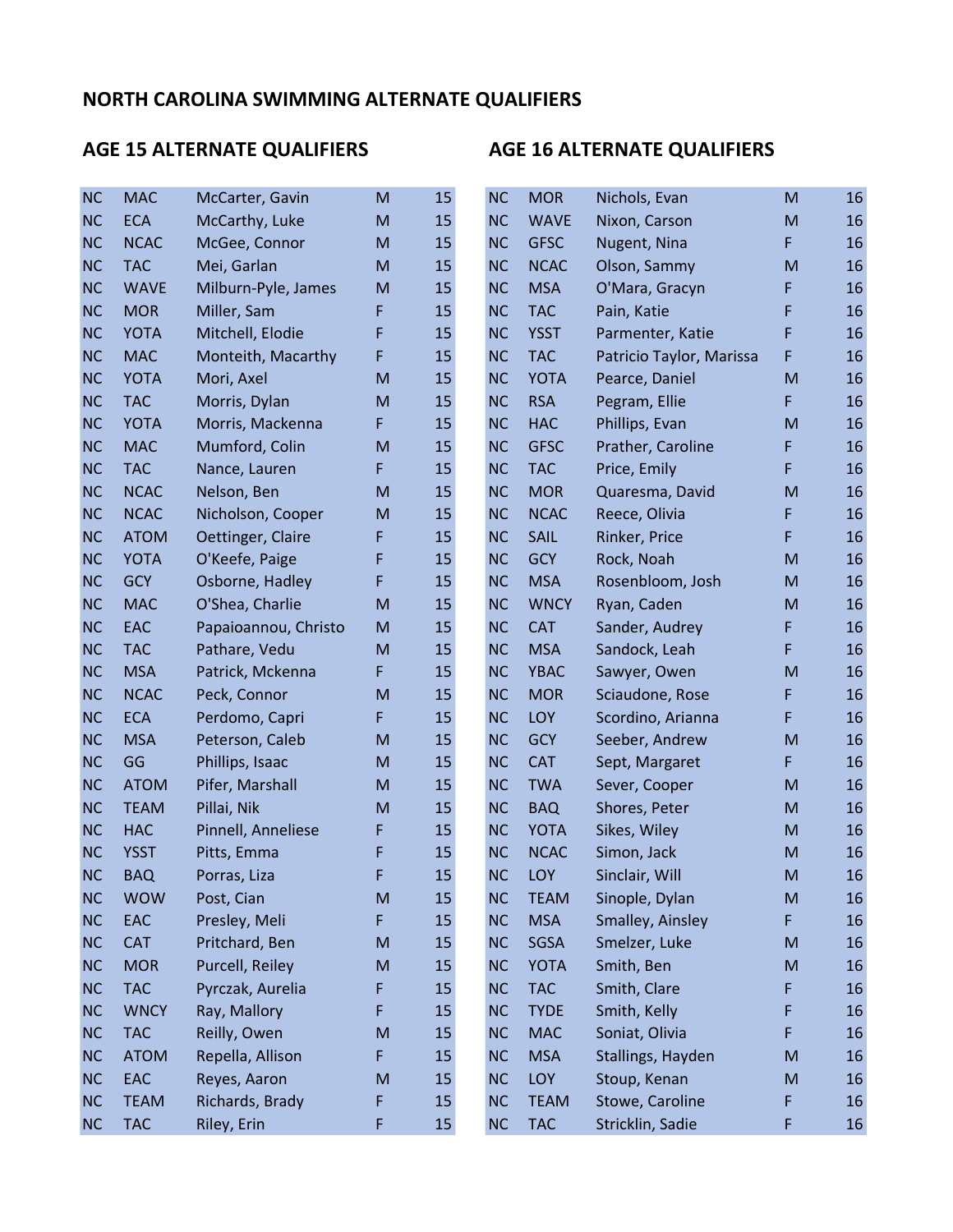### AGE 15 ALTERNATE QUALIFIERS AGE 16 ALTERNATE QUALIFIERS

## NC CAT Roberts, Topher M 15 NC TAC Strout, Jennifer F 16 NC SFSC Rountree, Rori F 15 NC NCAC Su, Justin M 16 NC CAT Schonwalder, Otto M 15 NC NCAC Sullivan, Eric M 16 NC LOY Seidel, Tyler M 15 NC BAQ Thorsen, Mckee M 16 NC MSA Sherrill, Raegan F 15 NC NSS Tillman, James M 16 NC SAIL Shulgin, Nick M 15 NC WNCY Tindall, Camille F 16 NC ATOM Simons, Gray F 15 NC ECA True, Nathan M 16 NC GG Simpson, Jake M 15 NC LOY Tucker, Meredith F 16 NC YOTA Smith, Breanna F 15 NC SAIL Vadapalli, Bhargav M 16 NC WAVE Smith, Zack M 15 NC TAC Venters, Cole M 16 NC EAC Snyder, Jayson M 15 NC WNCY Vess, Jack M 16 NC EVO Solvason, Connor M 15 NC STAR Wachendorfer, Hannah F 16 NC ATOM Spicer, Zachary M 15 NC TAC Wade, Colton M 16 NC TAC Stroud, Evan M 15 NC GFSC Walcott, David M 16 NC WOW Stuck, Evan M 15 NC MAC Walsh, Catherine F 16 NC TAC Szczuka, Emma F 15 NC MOR Westfall, Max M 16 NC TAC Tangeman, Brady M 15 NC TEAM White, Ethan M 16 NC MSA Taylor, Brendan M 15 NC EVO Wiley, Keara F 16 NC YOTA Templeton, Lindsay F 15 NC UN Willett, Riley F 16 NC BAQ Thorsen, Ginny F 15 NC STAR Williams, Matheson M 16 NC MAC Titioura, Katia F 15 NC SAIL Wilson, Grace F 16 NC TAC Tjandra, Sammy F 15 NC NCAC Xu, Daniel M 16 NC MOR Tuttle, Wilson M 15 NC NCAC Xu, Savannah F 16 NC RSA Villalobos, Avril F 15 NC NCAC Yang, Raymond M 16 NC MOR Vincent, Will M 15 NC TAC Yi, Feiran M 16 NC ATOM Virkler, Sarah F 15 NC WAVE Yoder, Kate F 16 NC MOR Vonweihe, Owen M 15 NC YOTA Wang, Eddie M 15 NC MOR Watkins, Samuel M 15 NC MOR Webb, Carson F 15 NC MAC Weber, Luke M 15 NC WOW Weigand, Hailey F 15 NC TYDE Welborn, Sophie F 15 NC MOR Wendt, Louisa F 15 NC QCD White, Ehnaya F 15 NC HAC White, Riley F 15 NC SGSA Whitt, Jadyn F 15

NC TYDE Wiles, Morgan F 15 NC GCY Williams, Jordan F 15 NC TAC Williams, Kevin M 15 NC MAC Williams, Sarah F 15 NC MSA Winardi, Toby M 15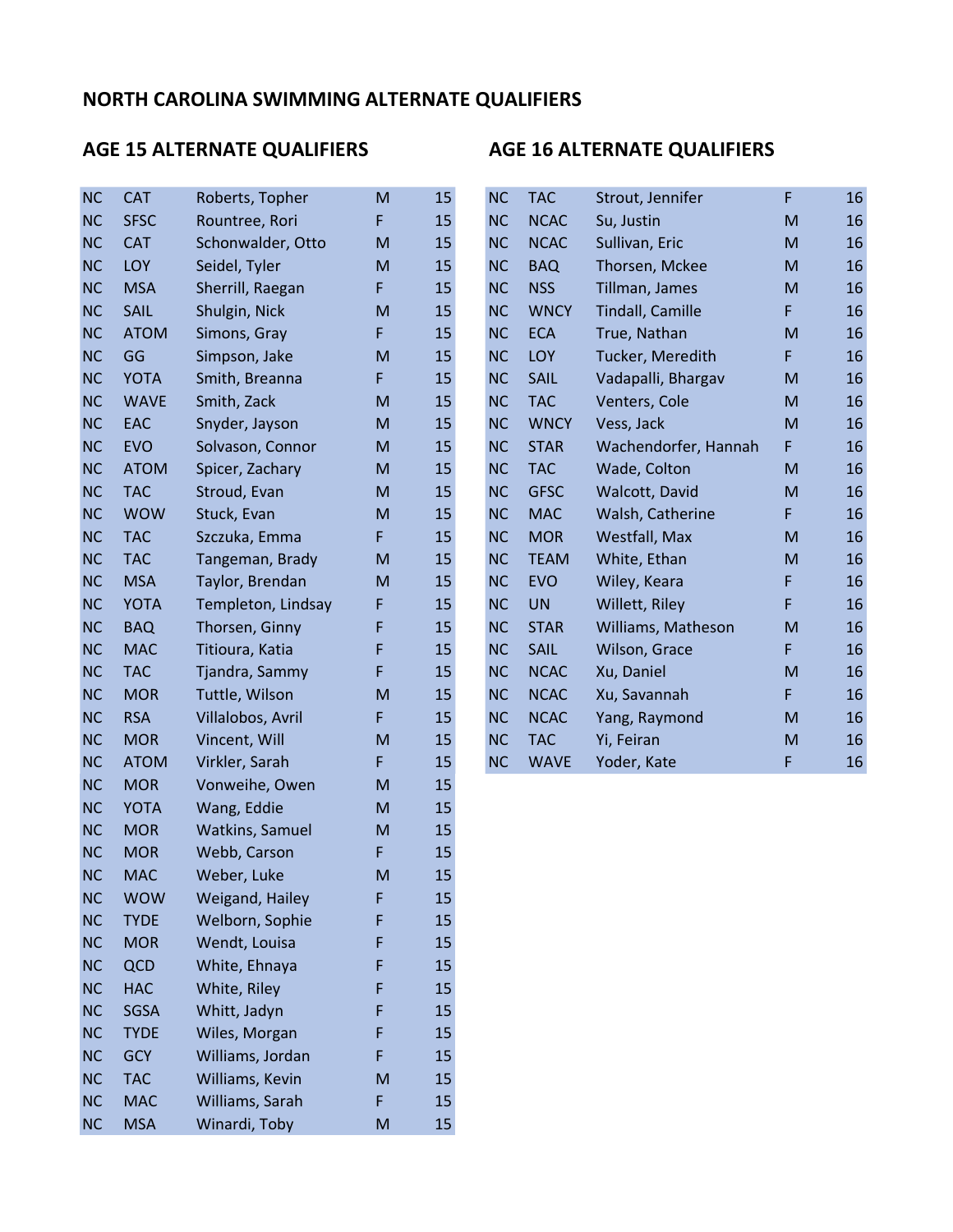## NC TAC Yadav, Jotie F 15 NC MAC Zhang, Christopher M 15 NC TAC Zimnitskaya, Yana F 15 NC MSA Zollinger, Charlie F 15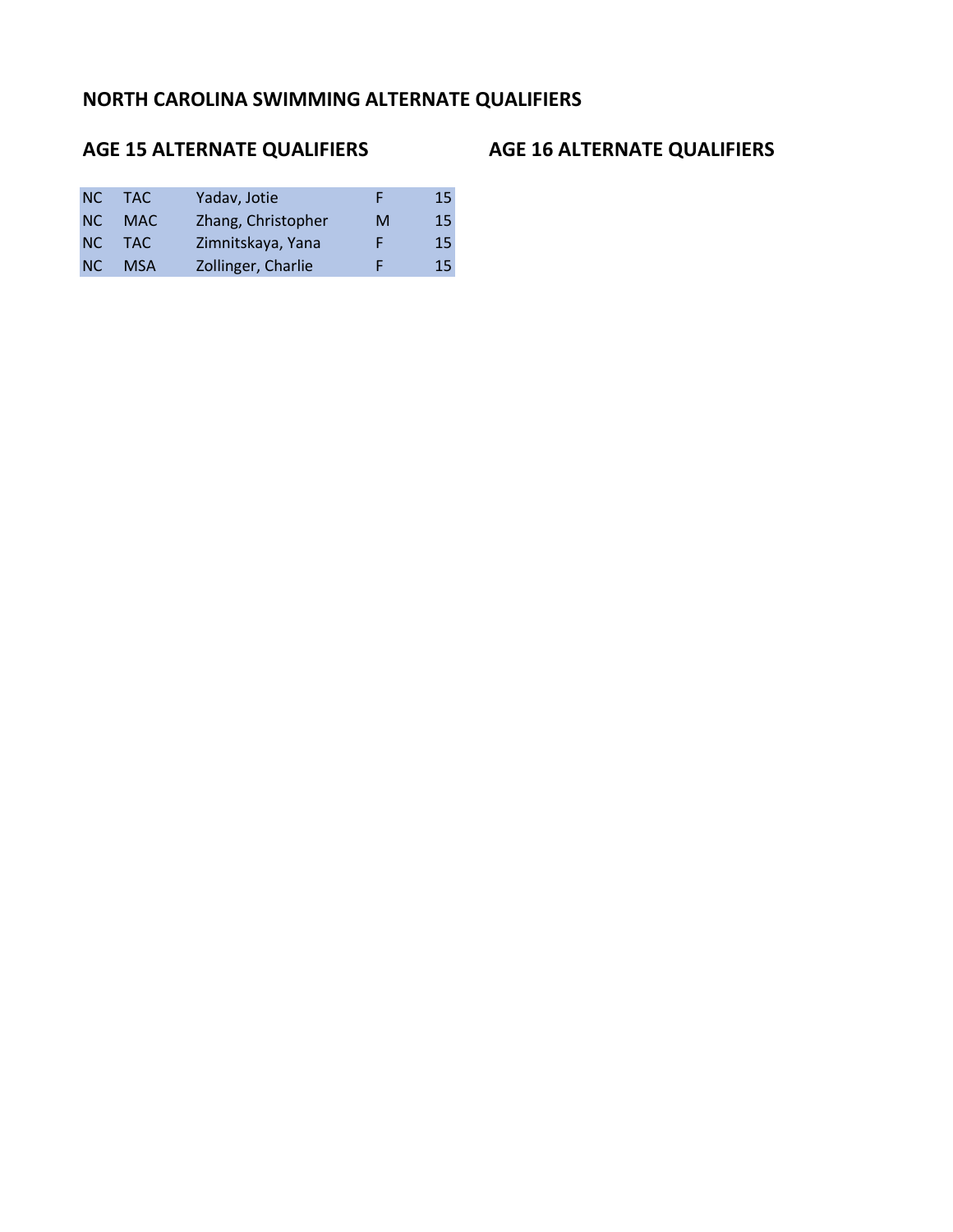| <b>NC</b> | <b>YOTA</b> | Anderson, Nick             | M | 17 | <b>NC</b> | <b>HPSC</b> | Abbott, Tate      | F         | 18 |
|-----------|-------------|----------------------------|---|----|-----------|-------------|-------------------|-----------|----|
| <b>NC</b> | <b>YOTA</b> | Ansede, Lucas              | M | 17 | <b>NC</b> | <b>UN</b>   | Acome, Bri        | F         | 18 |
| <b>NC</b> | <b>MAC</b>  | Anton, Isabella            | F | 17 | <b>NC</b> | <b>YOTA</b> | Adams, Mackenzie  | F         | 18 |
| <b>NC</b> | <b>WAVE</b> | Arndt, Thomas              | M | 17 | <b>NC</b> | <b>GCY</b>  | Ally, Emily       | F         | 18 |
| <b>NC</b> | <b>MSA</b>  | Auman, Isaiah              | M | 17 | <b>NC</b> | <b>UN</b>   | Beane, Kyndall    | F         | 18 |
| NC        | <b>MSA</b>  | Banas, Anna                | F | 17 | <b>NC</b> | <b>MAC</b>  | Bershad, Ethan    | M         | 18 |
| <b>NC</b> | <b>TAC</b>  | Bandy, Stephen             | M | 17 | <b>NC</b> | <b>MOR</b>  | Blackburn, Connor | ${\sf M}$ | 18 |
| <b>NC</b> | <b>RSA</b>  | Banks, Madie               | F | 17 | <b>NC</b> | <b>TEAM</b> | Borders, Hope     | F         | 18 |
| <b>NC</b> | <b>TAC</b>  | Baric, Elizabeth           | F | 17 | <b>NC</b> | <b>MAC</b>  | Brewer, Brayden   | ${\sf M}$ | 18 |
| <b>NC</b> | <b>MSA</b>  | Bartis, Rowan              | F | 17 | <b>NC</b> | <b>LOY</b>  | Brewer, Ethan     | M         | 18 |
| <b>NC</b> | <b>NCAC</b> | Batsaikhan, Charles        | M | 17 | <b>NC</b> | <b>MOR</b>  | Bridgham, Joey    | ${\sf M}$ | 18 |
| <b>NC</b> | <b>MAC</b>  | Baumgartner, Hannah        | F | 17 | <b>NC</b> | <b>MOR</b>  | Brodnick, Seth    | ${\sf M}$ | 18 |
| <b>NC</b> | <b>MAC</b>  | Bednar, Ben                | M | 17 | <b>NC</b> | <b>MAC</b>  | Bujoreanu, George | ${\sf M}$ | 18 |
| <b>NC</b> | <b>MSA</b>  | <b>Bitting, Mary Grace</b> | F | 17 | <b>NC</b> | <b>CAT</b>  | Bunner, Devin     | ${\sf M}$ | 18 |
| <b>NC</b> | <b>MAC</b>  | Blake, Devin               | M | 17 | <b>NC</b> | <b>WOW</b>  | Butner, Logan     | M         | 18 |
| <b>NC</b> | <b>ECA</b>  | Blatt, Lexi                | F | 17 | <b>NC</b> | <b>YOTA</b> | Cain, Jackson     | ${\sf M}$ | 18 |
| <b>NC</b> | <b>RSA</b>  | Bock, Michael              | M | 17 | <b>NC</b> | <b>MAC</b>  | Camporeale, Chris | ${\sf M}$ | 18 |
| <b>NC</b> | <b>ATOM</b> | Brashear, Michael          | M | 17 | <b>NC</b> | <b>MOR</b>  | Carlson, Alayna   | F         | 18 |
| <b>NC</b> | <b>MSA</b>  | Brooks, Sam                | M | 17 | <b>NC</b> | <b>YSST</b> | Carroll, Brody    | ${\sf M}$ | 18 |
| <b>NC</b> | <b>ATOM</b> | Brown, Zach                | M | 17 | <b>NC</b> | <b>YOTA</b> | Carson, Davis     | ${\sf M}$ | 18 |
| <b>NC</b> | <b>MAC</b>  | Browning, Jordan           | F | 17 | <b>NC</b> | <b>MSC</b>  | Carswell, Riley   | F         | 18 |
| <b>NC</b> | <b>TAC</b>  | Bunger, Joe                | M | 17 | <b>NC</b> | <b>CCA</b>  | Cassell, Morgan   | ${\sf M}$ | 18 |
| <b>NC</b> | <b>HAC</b>  | Carew, Sammy               | F | 17 | <b>NC</b> | <b>TAC</b>  | Castle, Kendall   | F         | 18 |
| <b>NC</b> | <b>TAC</b>  | Carlson, Evan              | M | 17 | <b>NC</b> | <b>MOR</b>  | Chapman, Jj       | M         | 18 |
| <b>NC</b> | <b>MSA</b>  | Cellucci, Michael          | M | 17 | <b>NC</b> | <b>TAC</b>  | Chen, Helen       | F         | 18 |
| <b>NC</b> | <b>NCAC</b> | Chang, Austin              | M | 17 | <b>NC</b> | <b>MSA</b>  | Claudy, Madison   | F         | 18 |
| <b>NC</b> | <b>TAC</b>  | Chang, Chris               | M | 17 | <b>NC</b> | <b>YOTA</b> | Cockman, Ethan    | ${\sf M}$ | 18 |
| <b>NC</b> | <b>NCAC</b> | Charles, Miles             | M | 17 | <b>NC</b> | <b>MAC</b>  | Crawford, Payton  | ${\sf M}$ | 18 |
| <b>NC</b> | LOY         | Claborn, Nathan            | M | 17 | <b>NC</b> | EAC         | Creamer, Jax      | M         | 18 |
| <b>NC</b> | <b>TAC</b>  | Cobb, Jr                   | M | 17 | <b>NC</b> | SAIL        | Creel, Katie      | F         | 18 |
| <b>NC</b> | EAC         | Coffield, Aidan            | M | 17 | <b>NC</b> | <b>RSA</b>  | Curran, Garrett   | M         | 18 |
| <b>NC</b> | <b>NCAC</b> | Collins, Joshua            | M | 17 | <b>NC</b> | <b>TAC</b>  | Curran, Kaylie    | F         | 18 |
| NC        | <b>CKS</b>  | Congiusta, Matthew         | M | 17 | <b>NC</b> | <b>RSA</b>  | Curzan, Sean      | ${\sf M}$ | 18 |
| NC        | <b>GCY</b>  | Cook, Kourtney             | F | 17 | <b>NC</b> | <b>GFSC</b> | Davis, Austen     | ${\sf M}$ | 18 |
| <b>NC</b> | <b>ECA</b>  | Cook, Turner               | M | 17 | <b>NC</b> | <b>WAVE</b> | Davis, Caleb      | ${\sf M}$ | 18 |
| <b>NC</b> | <b>RSA</b>  | Cornell, Meghan            | F | 17 | <b>NC</b> | <b>WOW</b>  | Davis, Chase      | ${\sf M}$ | 18 |
| NC        | <b>YOTA</b> | Corrado, Mia               | F | 17 | <b>NC</b> | <b>ECA</b>  | De Vente, Noelle  | F         | 18 |
| NC        | <b>STAR</b> | Cox, John                  | M | 17 | <b>NC</b> | <b>CAT</b>  | Dease, Abby       | F         | 18 |
| <b>NC</b> | <b>GCY</b>  | Cross, Caroline            | F | 17 | <b>NC</b> | <b>MAC</b>  | Decann, Abby      | F         | 18 |
| <b>NC</b> | <b>MSA</b>  | Da Mata, Eduardo/ Eddie M  |   | 17 | <b>NC</b> | <b>ECA</b>  | Despres, Garrett  | ${\sf M}$ | 18 |
| <b>NC</b> | <b>MOR</b>  | Dalbo, Kyra                | F | 17 | <b>NC</b> | <b>TEAM</b> | Donaldson, Addy   | F         | 18 |
| NC        | <b>MSA</b>  | Dean, Kenan                | M | 17 | NC        | <b>EVO</b>  | Dotoli, Jade      | F         | 18 |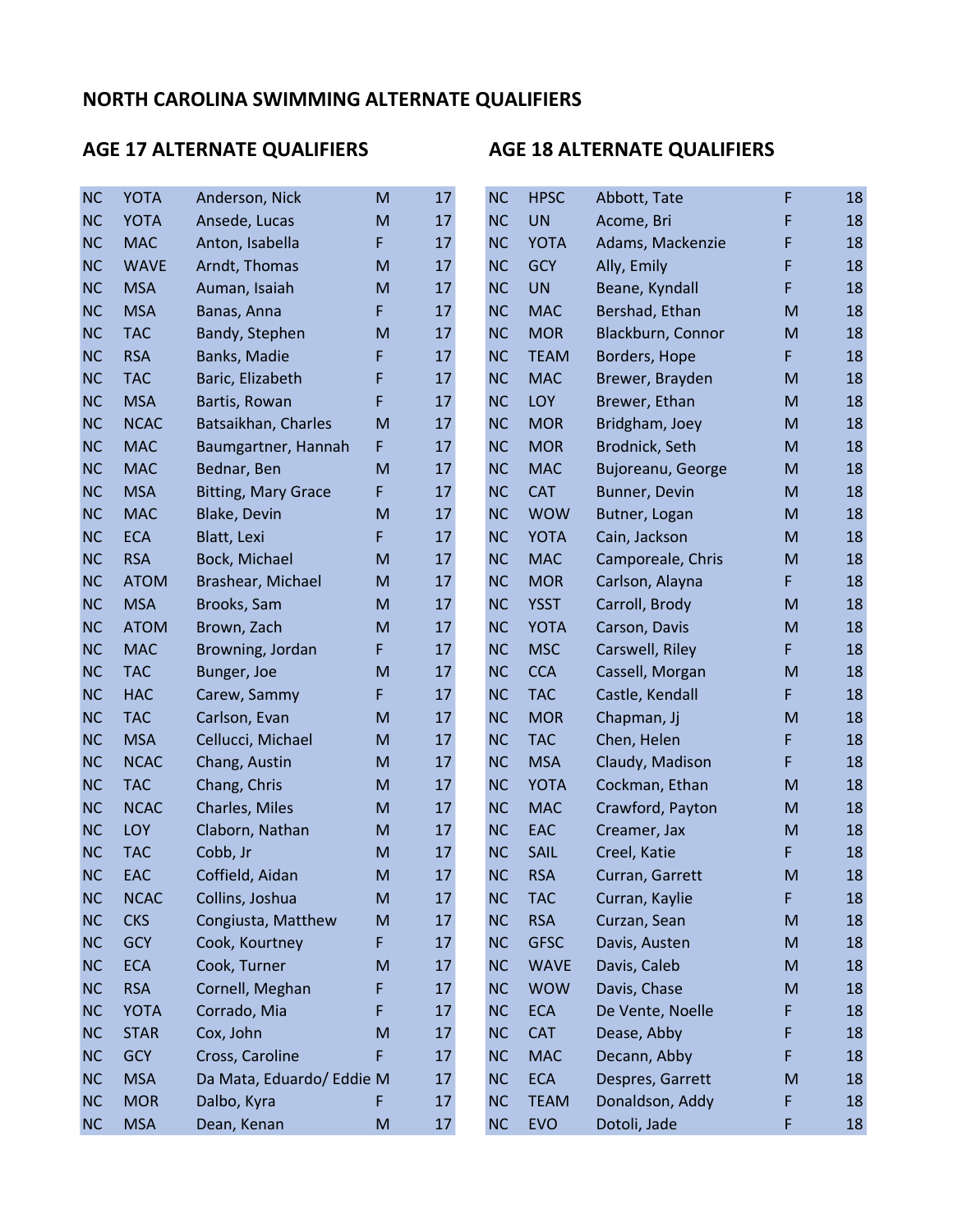| <b>NC</b> | <b>TEAM</b> | Denton, Jude        | M  | 17 | <b>NC</b> | <b>YSST</b> | Durak, Gweny          | F         | 18 |
|-----------|-------------|---------------------|----|----|-----------|-------------|-----------------------|-----------|----|
| <b>NC</b> | <b>MOR</b>  | Desimone, Aidan     | M  | 17 | <b>NC</b> | <b>YOTA</b> | Earnshaw, Suzanne     | F         | 18 |
| <b>NC</b> | GG          | Dockery, Labron     | M  | 17 | <b>NC</b> | <b>GOLD</b> | Edmondson, Cairns     | ${\sf M}$ | 18 |
| <b>NC</b> | <b>MAC</b>  | Duhamel, Caroline   | F. | 17 | <b>NC</b> | <b>RACY</b> | Epley, Matthew        | ${\sf M}$ | 18 |
| <b>NC</b> | <b>MOR</b>  | Duke, Brian         | M  | 17 | <b>NC</b> | <b>CAT</b>  | Eppinger, Tate        | ${\sf M}$ | 18 |
| <b>NC</b> | <b>TAC</b>  | Dyke, Thor          | M  | 17 | <b>NC</b> | <b>CAT</b>  | Ervin, Bridgette      | F         | 18 |
| <b>NC</b> | <b>YSST</b> | Edwards, Emma       | F  | 17 | <b>NC</b> | <b>STAR</b> | Esposito, Patty       | ${\sf M}$ | 18 |
| <b>NC</b> | <b>ATOM</b> | Emmons, Maggie      | F  | 17 | <b>NC</b> | <b>HAC</b>  | Falise, Nick          | ${\sf M}$ | 18 |
| <b>NC</b> | <b>TAC</b>  | Eward, Aly          | F  | 17 | <b>NC</b> | <b>MOR</b>  | Fischetti, Jackie     | F         | 18 |
| <b>NC</b> | <b>TAC</b>  | Farris, Adam        | M  | 17 | <b>NC</b> | <b>CCA</b>  | Fulcher, Ellie        | F         | 18 |
| <b>NC</b> | <b>MSA</b>  | Fazen, Collin       | M  | 17 | <b>NC</b> | <b>WOW</b>  | Furbay, Patrick       | ${\sf M}$ | 18 |
| <b>NC</b> | <b>BAQ</b>  | Fishman, Isaac      | M  | 17 | <b>NC</b> | <b>WNCY</b> | Gang, Camryn          | F         | 18 |
| <b>NC</b> | <b>UN</b>   | Fitzgerald, Jane    | F  | 17 | <b>NC</b> | <b>NSS</b>  | Gillenwater, Gretchen | F         | 18 |
| <b>NC</b> | <b>MAC</b>  | Fleury, Sarah       | F  | 17 | <b>NC</b> | <b>TAC</b>  | Giuliano, Meg         | F         | 18 |
| <b>NC</b> | GO:D        | Flower, Jackson     | M  | 17 | <b>NC</b> | <b>TYDE</b> | Gladden, Carlin       | F         | 18 |
| <b>NC</b> | EAC         | Fore, Dan           | M  | 17 | <b>NC</b> | <b>MAC</b>  | Grigat, Lucas         | M         | 18 |
| <b>NC</b> | <b>EVO</b>  | Forsey, Chris       | M  | 17 | <b>NC</b> | <b>ECA</b>  | Gross, Kylie          | F         | 18 |
| <b>NC</b> | <b>MAC</b>  | Frain, Gisella      | F. | 17 | <b>NC</b> | EAC         | Hall, Elizabeth       | F         | 18 |
| <b>NC</b> | <b>TEAM</b> | Freeman, Davis      | M  | 17 | <b>NC</b> | <b>TYDE</b> | Hamilton, Sami        | F         | 18 |
| <b>NC</b> | <b>MSA</b>  | Friedman, Nicholas  | M  | 17 | <b>NC</b> | <b>MAC</b>  | Hangyas, Oceane       | F         | 18 |
| <b>NC</b> | <b>GCY</b>  | Fritz, Katie        | F  | 17 | <b>NC</b> | <b>CAT</b>  | Hannan, Zoe           | F         | 18 |
| <b>NC</b> | <b>STAR</b> | Gagnon, Anna        | F  | 17 | <b>NC</b> | <b>TEAM</b> | Harding, Kathryn      | F         | 18 |
| <b>NC</b> | <b>MSA</b>  | Garlick, Macyn      | F. | 17 | <b>NC</b> | <b>MOR</b>  | Hartis, Sydney        | F         | 18 |
| <b>NC</b> | <b>GCY</b>  | Gatling, Danny      | M  | 17 | <b>NC</b> | <b>TAC</b>  | Haxholdt, Victor      | ${\sf M}$ | 18 |
| <b>NC</b> | <b>CAT</b>  | Geib, Matthew       | M  | 17 | <b>NC</b> | <b>SGSA</b> | Hering, Flinn         | ${\sf M}$ | 18 |
| <b>NC</b> | <b>RACY</b> | Gibson, Rachel      | F. | 17 | <b>NC</b> | <b>BAQ</b>  | Hey, Samuel           | M         | 18 |
| <b>NC</b> | <b>GFSC</b> | Giffel, Ian         | M  | 17 | <b>NC</b> | <b>RSA</b>  | Holland, Mimi         | F         | 18 |
| <b>NC</b> | <b>MOR</b>  | Gimpl, Glen         | M  | 17 | <b>NC</b> | <b>SAIL</b> | Holt, Ian             | ${\sf M}$ | 18 |
| <b>NC</b> | <b>SGSA</b> | Glebus, Chris       | M  | 17 | <b>NC</b> | <b>TAC</b>  | Honaker, Olivia       | F         | 18 |
| <b>NC</b> | <b>TAC</b>  | Goembel, Matthew    | M  | 17 | <b>NC</b> | <b>RSA</b>  | Horman, Elijah        | ${\sf M}$ | 18 |
| <b>NC</b> | <b>MAC</b>  | Gornet, Sophie      | F  | 17 | <b>NC</b> | <b>ATOM</b> | Howard, Sam           | ${\sf M}$ | 18 |
| <b>NC</b> | <b>MAC</b>  | Graf, Matthew       | M  | 17 | <b>NC</b> | <b>TEAM</b> | Hubbard, Mary Alice   | F         | 18 |
| <b>NC</b> | <b>MAC</b>  | Griffey, Kate       | F  | 17 | <b>NC</b> | <b>HAC</b>  | Hunsberger, Eliot     | F         | 18 |
| <b>NC</b> | <b>RSA</b>  | Groce, April        | F  | 17 | <b>NC</b> | <b>MOR</b>  | Inscore, Janie        | F         | 18 |
| <b>NC</b> | <b>YOTA</b> | Gyure, Keenan       | F  | 17 | <b>NC</b> | <b>YOTA</b> | Jean, Ashley          | F         | 18 |
| <b>NC</b> | <b>HPSC</b> | Hall, Spencer       | M  | 17 | <b>NC</b> | <b>TAC</b>  | Joseph, Neha          | F         | 18 |
| <b>NC</b> | <b>TEAM</b> | Hanks, Wyatt        | M  | 17 | <b>NC</b> | <b>MSA</b>  | Kilmurry, Garrett     | ${\sf M}$ | 18 |
| <b>NC</b> | EAC         | Harding, Anna Marie | F  | 17 | <b>NC</b> | <b>MSA</b>  | Kirkpatrick, Owen     | ${\sf M}$ | 18 |
| <b>NC</b> | <b>TAC</b>  | Haroldson, Olivia   | F  | 17 | <b>NC</b> | <b>BAQ</b>  | Lammers, Jackson      | ${\sf M}$ | 18 |
| <b>NC</b> | <b>MAC</b>  | Harrison, Helena    | F  | 17 | <b>NC</b> | <b>ECA</b>  | Lawless, Ethan        | ${\sf M}$ | 18 |
| <b>NC</b> | <b>HPSC</b> | Haut, Isaac         | M  | 17 | <b>NC</b> | <b>TAC</b>  | Lee, Jackson          | ${\sf M}$ | 18 |
| <b>NC</b> | <b>TAC</b>  | Hawkins, Taylor     | F  | 17 | <b>NC</b> | <b>MAC</b>  | Lester, Sydney        | F         | 18 |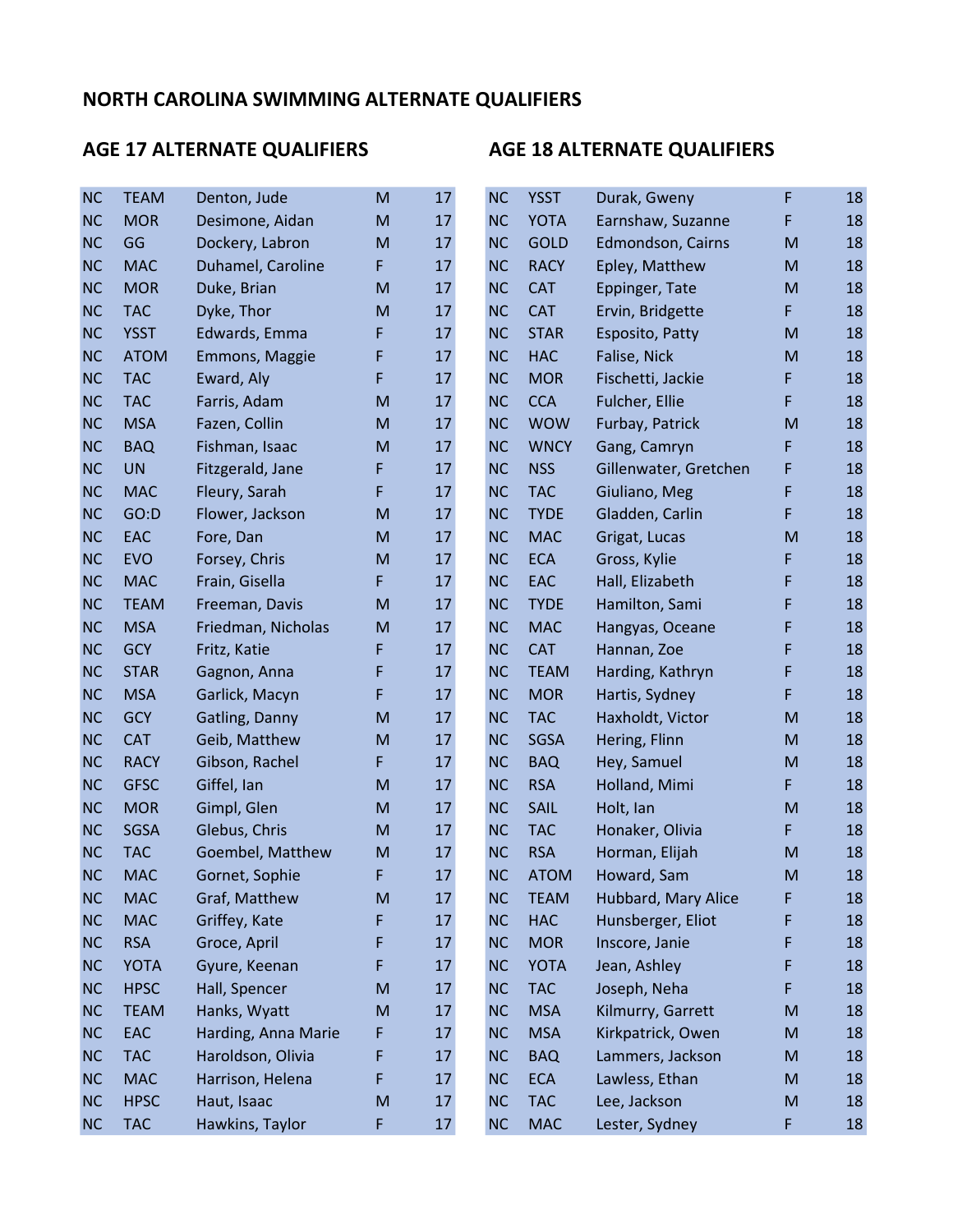| <b>NC</b> | <b>MSA</b>  | Heffelfinger, Alyssa  | F | 17 | <b>NC</b> | <b>GCY</b>  | Lin, Jennings        | F  | 18 |
|-----------|-------------|-----------------------|---|----|-----------|-------------|----------------------|----|----|
| <b>NC</b> | EAC         | Henderson, Abigail    | F | 17 | <b>NC</b> | <b>YSST</b> | Little, Rachel       | F  | 18 |
| <b>NC</b> | <b>ATOM</b> | Herger, Tripp         | M | 17 | <b>NC</b> | <b>MAC</b>  | Llerenas, Maria      | F  | 18 |
| <b>NC</b> | <b>MAC</b>  | Hetzel, John          | M | 17 | <b>NC</b> | XA          | Lucas, Caroline      | F  | 18 |
| <b>NC</b> | <b>YOTA</b> | Hickey, Dillan        | F | 17 | <b>NC</b> | <b>SAIL</b> | Lucky, Andrew        | M  | 18 |
| <b>NC</b> | <b>NEAL</b> | Hicks, Jackson        | M | 17 | <b>NC</b> | <b>RSA</b>  | Lynch, Ryan          | M  | 18 |
| <b>NC</b> | <b>ATOM</b> | Hill, Liza            | F | 17 | <b>NC</b> | <b>EVO</b>  | Manion, Lauren       | F  | 18 |
| <b>NC</b> | <b>YOTA</b> | Hoeg, Gwen            | F | 17 | <b>NC</b> | <b>MAC</b>  | Martinez, Roman      | M  | 18 |
| <b>NC</b> | <b>ATOM</b> | Hohnbaum, Graham      | M | 17 | <b>NC</b> | <b>UN</b>   | Martinson, Ashley    | F  | 18 |
| <b>NC</b> | EAC         | Holder, Nate          | M | 17 | <b>NC</b> | SGSA        | Maycock, Julian      | M  | 18 |
| <b>NC</b> | <b>NCAC</b> | Honore, Alfred        | M | 17 | <b>NC</b> | <b>YOTA</b> | McCallion, Max       | M  | 18 |
| <b>NC</b> | <b>BAQ</b>  | Howden, Frank         | M | 17 | <b>NC</b> | <b>YSST</b> | McCosh, Ethan        | M  | 18 |
| <b>NC</b> | <b>MSA</b>  | Hull, Davis           | M | 17 | <b>NC</b> | <b>TYDE</b> | McGuire, Dylan       | M  | 18 |
| <b>NC</b> | <b>UN</b>   | Husketh, Dalton       | M | 17 | <b>NC</b> | <b>TYDE</b> | McKenna, Patrick     | M  | 18 |
| <b>NC</b> | <b>TAC</b>  | Jackson, Sarah        | F | 17 | <b>NC</b> | <b>ATOM</b> | McLuskie, Logan      | M  | 18 |
| <b>NC</b> | <b>RSA</b>  | Jamshidi, Armita      | F | 17 | <b>NC</b> | <b>TAC</b>  | Miller, Shawn        | M  | 18 |
| <b>NC</b> | <b>TYDE</b> | Jennings, Abby        | F | 17 | <b>NC</b> | <b>GCY</b>  | Miroshnichenko, Alex | M  | 18 |
| <b>NC</b> | <b>MSA</b>  | Jerger, Jacob         | M | 17 | <b>NC</b> | <b>RSA</b>  | Montanus, Abby       | F  | 18 |
| <b>NC</b> | <b>WOW</b>  | Johnson, Emma         | F | 17 | <b>NC</b> | <b>UN</b>   | Moorman, Nathan      | M  | 18 |
| <b>NC</b> | <b>MAC</b>  | Johnson, Gavin        | M | 17 | <b>NC</b> | <b>RSA</b>  | Murray, Ben          | M  | 18 |
| <b>NC</b> | EAC         | Jones, Leighton       | M | 17 | <b>NC</b> | <b>YOTA</b> | Murtaugh, Emma       | F  | 18 |
| <b>NC</b> | <b>NCAC</b> | Jong, Ethan           | M | 17 | <b>NC</b> | <b>YOTA</b> | Myhrvold, Amelia     | F  | 18 |
| <b>NC</b> | GG          | Kimmel, Allison       | F | 17 | <b>NC</b> | <b>UN</b>   | Nezat, Evan          | M  | 18 |
| <b>NC</b> | <b>TYDE</b> | Kohrt, Lucy           | F | 17 | <b>NC</b> | <b>UN</b>   | Nowacek, Jack        | M  | 18 |
| <b>NC</b> | <b>NCAC</b> | Kornstein, Olivia     | F | 17 | <b>NC</b> | <b>YOTA</b> | Ogren, Virginia      | F  | 18 |
| <b>NC</b> | <b>CVAC</b> | Kosmala, Henryk       | M | 17 | <b>NC</b> | <b>UN</b>   | Pake, Tristan        | M  | 18 |
| <b>NC</b> | <b>MSA</b>  | Krampert, Caden       | M | 17 | <b>NC</b> | <b>NCAC</b> | Peck, Mason          | M  | 18 |
| <b>NC</b> | <b>MAC</b>  | Lachapelle, Luc       | M | 17 | <b>NC</b> | <b>WAVE</b> | Phillips, Abby       | F  | 18 |
| <b>NC</b> | <b>MSA</b>  | Lacjak, Nolan         | M | 17 | <b>NC</b> | <b>MAC</b>  | Pires, Gracyn        | F  | 18 |
| <b>NC</b> | <b>WAVE</b> | Lahiff, Julie         | F | 17 | <b>NC</b> | <b>MAC</b>  | Piscitelli, Nick     | M  | 18 |
| <b>NC</b> | <b>TEAM</b> | Lauletta, Reese       | F | 17 | <b>NC</b> | <b>TAC</b>  | Pollard, Jackson     | M  | 18 |
| <b>NC</b> | <b>MAC</b>  | Lavery, Smiley Rielly | F | 17 | <b>NC</b> | <b>MSA</b>  | Powell, Nathan       | M  | 18 |
| <b>NC</b> | <b>TAC</b>  | Le, Lona              | F | 17 | <b>NC</b> | <b>MAC</b>  | Powell, Olivia       | F. | 18 |
| NC        | <b>MOR</b>  | Lee, Christian        | M | 17 | <b>NC</b> | <b>YOTA</b> | Price, Noah          | M  | 18 |
| <b>NC</b> | <b>WAVE</b> | Lee, Hyoseon          | M | 17 | <b>NC</b> | <b>TAC</b>  | Prucha, Ben          | M  | 18 |
| NC        | <b>YOTA</b> | Legarth, Megan        | F | 17 | <b>NC</b> | <b>UN</b>   | Qaqish, Danny        | M  | 18 |
| <b>NC</b> | <b>TAC</b>  | Lillis, Ryan          | F | 17 | <b>NC</b> | <b>HAC</b>  | Rasinske, Owen       | M  | 18 |
| <b>NC</b> | <b>NCAC</b> | Lim, Alex             | M | 17 | <b>NC</b> | <b>WOW</b>  | Reichow, Alana       | F  | 18 |
| <b>NC</b> | <b>YOTA</b> | Liu, Kyle             | M | 17 | <b>NC</b> | <b>MOR</b>  | Reville, Jac         | M  | 18 |
| <b>NC</b> | <b>WNCY</b> | Lizarralde, Bode      | M | 17 | <b>NC</b> | <b>MAC</b>  | Rogers, Addie        | F  | 18 |
| NC        | <b>TAC</b>  | Long, Anna            | F | 17 | <b>NC</b> | <b>MAC</b>  | Rokahr, Axel         | M  | 18 |
| NC        | <b>MSA</b>  | Losey, Amanda         | F | 17 | NC        | <b>TEAM</b> | Rome, Kaylee         | F  | 18 |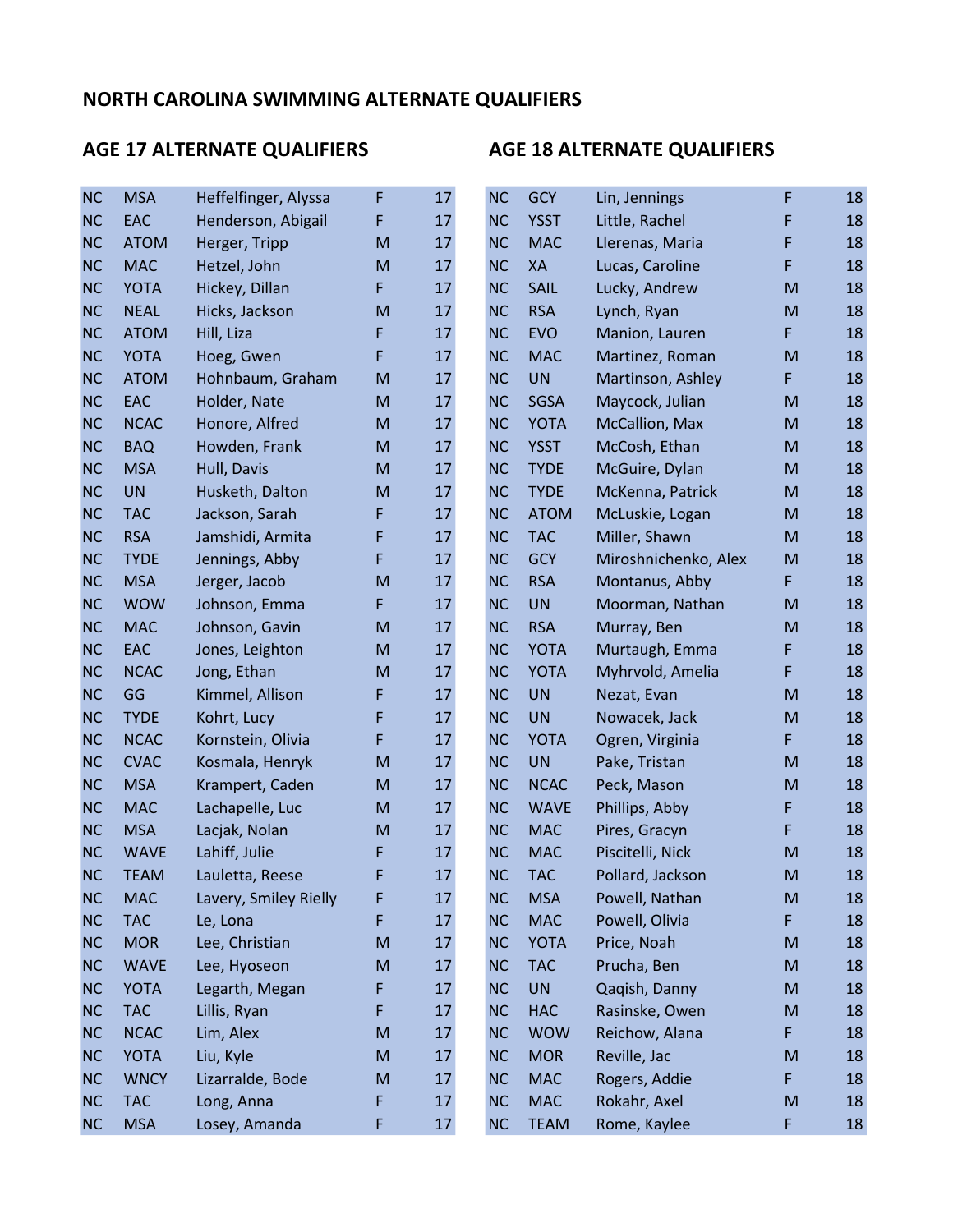| <b>NC</b> | LOY         | Lucktong, Sammy        | M | 17 | <b>NC</b> | LOY         | Ross, Christina       | F                                                                                                          | 18 |
|-----------|-------------|------------------------|---|----|-----------|-------------|-----------------------|------------------------------------------------------------------------------------------------------------|----|
| <b>NC</b> | <b>MOR</b>  | Lundy, Rachel          | F | 17 | <b>NC</b> | <b>TYDE</b> | Roten, Landon         | ${\sf M}$                                                                                                  | 18 |
| <b>NC</b> | <b>WOW</b>  | Luo, Matthew           | M | 17 | <b>NC</b> | <b>BAC</b>  | Rowland, Noah         | ${\sf M}$                                                                                                  | 18 |
| <b>NC</b> | <b>MAC</b>  | Lyons, Claire          | F | 17 | <b>NC</b> | <b>MOR</b>  | Russell, Ben          | ${\sf M}$                                                                                                  | 18 |
| <b>NC</b> | <b>YOTA</b> | Maloy, Jenna           | F | 17 | <b>NC</b> | <b>TAC</b>  | Said, Nisma           | F                                                                                                          | 18 |
| <b>NC</b> | <b>MOR</b>  | Martin, Lillie         | F | 17 | <b>NC</b> | <b>WAVE</b> | Sanders, Michael      | ${\sf M}$                                                                                                  | 18 |
| <b>NC</b> | EAC         | Maxey, Amelia          | F | 17 | <b>NC</b> | <b>TEAM</b> | Sapp, Jake            | ${\sf M}$                                                                                                  | 18 |
| <b>NC</b> | <b>ECA</b>  | McCarthy, Grace        | F | 17 | <b>NC</b> | <b>SAIL</b> | Schimmoller, Jennifer | F                                                                                                          | 18 |
| <b>NC</b> | <b>TYDE</b> | McChesney, Shelby      | F | 17 | <b>NC</b> | <b>SAC</b>  | Schrum, Cordin        | ${\sf M}$                                                                                                  | 18 |
| <b>NC</b> | <b>YBAC</b> | McDevitt, Elizabeth    | F | 17 | <b>NC</b> | <b>HAC</b>  | Shanahan, Matt        | ${\sf M}$                                                                                                  | 18 |
| <b>NC</b> | <b>MAC</b>  | McDonald, Jackson      | M | 17 | <b>NC</b> | <b>WAVE</b> | Shearin, Will         | ${\sf M}$                                                                                                  | 18 |
| <b>NC</b> | <b>TYDE</b> | McDonald, Logan        | M | 17 | <b>NC</b> | <b>TEAM</b> | Sherrill, Paige       | F                                                                                                          | 18 |
| <b>NC</b> | <b>TEAM</b> | McKeown, Reagan        | F | 17 | <b>NC</b> | <b>MSA</b>  | Simmons, Taylor       | F                                                                                                          | 18 |
| <b>NC</b> | SGSA        | McNairy, Caroline      | F | 17 | <b>NC</b> | <b>CAT</b>  | Sirgany, Madison      | F                                                                                                          | 18 |
| <b>NC</b> | <b>ST</b>   | McPhaul, Anna          | F | 17 | <b>NC</b> | <b>MOR</b>  | Smith, Corina         | F                                                                                                          | 18 |
| <b>NC</b> | <b>YSST</b> | McRea, Levi            | M | 17 | <b>NC</b> | XA          | Smith, Jaxon          | M                                                                                                          | 18 |
| <b>NC</b> | <b>TAC</b>  | Miley, Kian            | M | 17 | <b>NC</b> | <b>TYDE</b> | Smith, Sean           | ${\sf M}$                                                                                                  | 18 |
| <b>NC</b> | GG          | Monteith, Landon       | M | 17 | <b>NC</b> | <b>MOR</b>  | Smyre, Alex           | ${\sf M}$                                                                                                  | 18 |
| <b>NC</b> | <b>NEAL</b> | Moon, J.P.             | M | 17 | <b>NC</b> | <b>WAVE</b> | Spreher, Preston      | ${\sf M}$                                                                                                  | 18 |
| <b>NC</b> | <b>EVO</b>  | Moon, Jackson          | M | 17 | <b>NC</b> | <b>ATOM</b> | Stillman, Tucker      | M                                                                                                          | 18 |
| <b>NC</b> | <b>TAC</b>  | Moore, Joshua          | M | 17 | <b>NC</b> | <b>STAR</b> | Sullivan, Claire      | F                                                                                                          | 18 |
| <b>NC</b> | <b>ATOM</b> | Mrzygod, Bryson        | M | 17 | <b>NC</b> | <b>YOTA</b> | Swenson, Sophia       | F                                                                                                          | 18 |
| <b>NC</b> | <b>RSA</b>  | Muir, Avery            | M | 17 | <b>NC</b> | <b>SGSA</b> | Tang, Leah            | F                                                                                                          | 18 |
| <b>NC</b> | <b>UN</b>   | Murphy, Rylie          | F | 17 | <b>NC</b> | <b>YOTA</b> | Tapper, Abbie         | F                                                                                                          | 18 |
| <b>NC</b> | <b>WAVE</b> | Myers, Cassie          | F | 17 | <b>NC</b> | <b>GCY</b>  | Thomas, Cam           | F                                                                                                          | 18 |
| <b>NC</b> | <b>ATOM</b> | Nelson, Zac            | M | 17 | <b>NC</b> | <b>BAQ</b>  | Thorsen, Crow         | ${\sf M}$                                                                                                  | 18 |
| <b>NC</b> | <b>TAC</b>  | Nolet, Alec            | M | 17 | <b>NC</b> | <b>WOW</b>  | <b>Tidball, Davis</b> | ${\sf M}$                                                                                                  | 18 |
| <b>NC</b> | <b>YOTA</b> | Paleocrassas, Stamatis | M | 17 | <b>NC</b> | <b>MSA</b>  | Trincado, Elizabeth   | F                                                                                                          | 18 |
| <b>NC</b> | <b>UN</b>   | Parmenter, Carson      | M | 17 | <b>NC</b> | <b>TYDE</b> | Tyrrell, Lydia        | F                                                                                                          | 18 |
| <b>NC</b> | <b>TAC</b>  | Paroly, Josh           | M | 17 | <b>NC</b> | <b>CAT</b>  | Vann, Kelly           | F                                                                                                          | 18 |
| <b>NC</b> | <b>UN</b>   | Pena, Wyatt            | M | 17 | <b>NC</b> | <b>EVO</b>  | Vincent, Ben          | M                                                                                                          | 18 |
| <b>NC</b> | <b>UN</b>   | Perdomo, Berlyn        | F | 17 | <b>NC</b> | <b>ECA</b>  | Vitale, Miya          | F                                                                                                          | 18 |
| NC        | <b>MAC</b>  | Phillipps, Max         | M | 17 | <b>NC</b> | <b>TYE</b>  | Vye, Benjamin         | ${\sf M}$                                                                                                  | 18 |
| NC        | <b>TEAM</b> | Pike, Elizabeth        | F | 17 | <b>NC</b> | <b>TYDE</b> | Vye, Nicholas         | ${\sf M}$                                                                                                  | 18 |
| <b>NC</b> | <b>UN</b>   | Pollina, Ethan         | M | 17 | <b>NC</b> | <b>NSS</b>  | Williamson, Riley     | F                                                                                                          | 18 |
| NC        | <b>MSA</b>  | Poteat, Devin          | F | 17 | <b>NC</b> | <b>ATOM</b> | Williams-Tracy, Ham   | ${\sf M}$                                                                                                  | 18 |
| <b>NC</b> | <b>YSST</b> | Powell, Luke           | M | 17 | <b>NC</b> | <b>MOR</b>  | Williford, Caroline   | F                                                                                                          | 18 |
| <b>NC</b> | EAC         | Ramos, John            | M | 17 | <b>NC</b> | <b>TAC</b>  | Wingard, Nate         | $\mathsf{M}% _{T}=\mathsf{M}_{T}\!\left( a,b\right) ,\ \mathsf{M}_{T}=\mathsf{M}_{T}\!\left( a,b\right) ,$ | 18 |
| NC        | EAC         | Ramos, Noah            | M | 17 | <b>NC</b> | <b>GOLD</b> | Wisniewski, Jack      | ${\sf M}$                                                                                                  | 18 |
| <b>NC</b> | <b>MOR</b>  | Reed, Cora             | F | 17 | <b>NC</b> | <b>GCY</b>  | Womble, Ethan         | ${\sf M}$                                                                                                  | 18 |
| NC        | <b>ATOM</b> | Reiger, Sam            | M | 17 | <b>NC</b> | <b>MOR</b>  | Wood, Ethan           | ${\sf M}$                                                                                                  | 18 |
| <b>NC</b> | EAC         | Reilly, Jack           | M | 17 | NC        | UN          | Xiao, Sunny           | F                                                                                                          | 18 |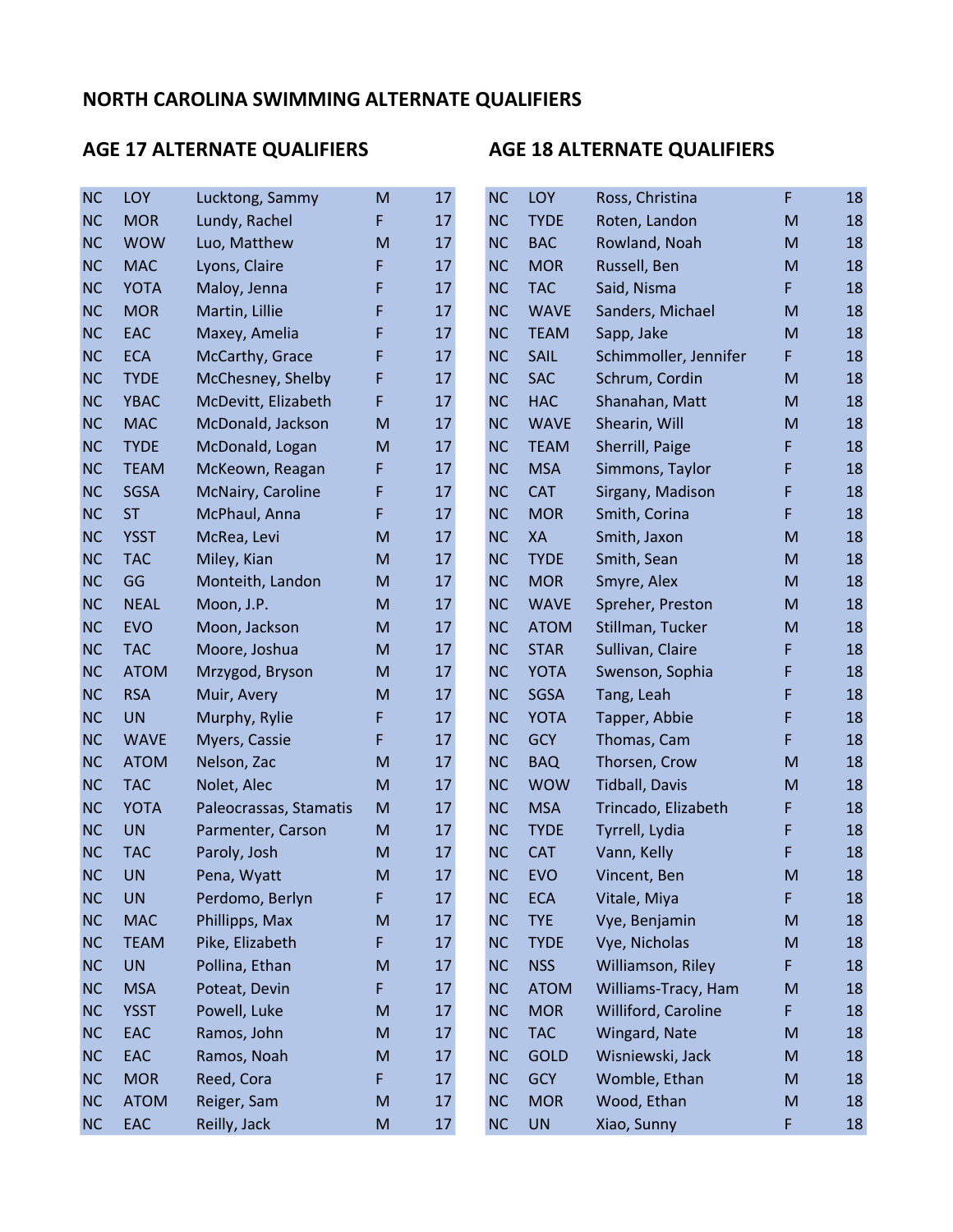### AGE 17 ALTERNATE QUALIFIERS AGE 18 ALTERNATE QUALIFIERS

## NC MSA Ricciardi, Bruna F 17 NC NEAL Richardson, Tim M 17 NC SGSA Rieker, Julianna F 17 NC YBAC Ritter, Rachel F 17 NC CAT Roberts, Nicholas M 17 NC MAC Robinson, Haley F 17 NC MOR Russin, Ellie F 17 NC TAC Sadowski, Maura F 17 NC YOTA Satterfield, Carter F 17 NC EAC Sianis, Louis M 17 NC CAT Simpson, Leah F 17 NC BAQ Smith, Connor M 17 NC YOTA Speerschneider, Kate F 17 NC MOR Stark, Liv F 17 NC MSA Stein, Matt M M 17 NC MOR Stepanian, Andrew M 17 NC WOW Sterrett, Will M 17 NC TAC Stevenson, Izzy F 17 NC MSA Stralow, Aj M 17 NC MAC Sursi, Madelyn F 17 NC STAR Sutherland, Casey F 17 NC MOR Tant, Hallie F 17 NC GCY Tars, Robert M 17 NC YSST Taylor, Kayana F 17 NC WOW Teeters, Elizabeth F 17 NC MAC Thome, Alison F 17 NC YSST Tomberlin, Ben M 17 NC MAC Tonsil, Kyra F 17 NC MSA Turner, Kora F 17 NC MAC Tutovani, Levani M 17 NC TAC Valent, Cameron F 17 NC EAC Valliere, Alex M 17 NC TAC Vasudevan, Srikant M 17 NC MOR Vonweihe, Ryan M 17 NC EAC Wachendorfer, Matthew M 17 NC MAC Wagner, Grace F 17 NC MSA Wallace, Emma F 17 NC TEAM Warne, Harris M 17 NC TYDE Whitworth, Nate M 17 NC TEAM Williams, Aidan M 17 NC MSA Williams, Camden M 17

| <b>NC</b> | <b>MSA</b>  | Ricciardi, Bruna |   | 17 | NC.       | <b>LOY</b> | Yeh, Ryan          | M | 18 |
|-----------|-------------|------------------|---|----|-----------|------------|--------------------|---|----|
|           |             |                  |   |    |           |            |                    |   |    |
| NC.       | <b>NEAL</b> | Richardson, Tim  | M | 17 | NC        | <b>MSA</b> | Youngblood, Reagan |   | 18 |
| NC        | SGSA        | Rieker, Julianna |   | 17 | NC.       | <b>MAC</b> | Yount, Carley      |   | 18 |
| NC.       | <b>TAC</b>  | Riley, Nick      | M | 17 | <b>NC</b> | <b>MAC</b> | Yount, Katelyn     |   | 18 |